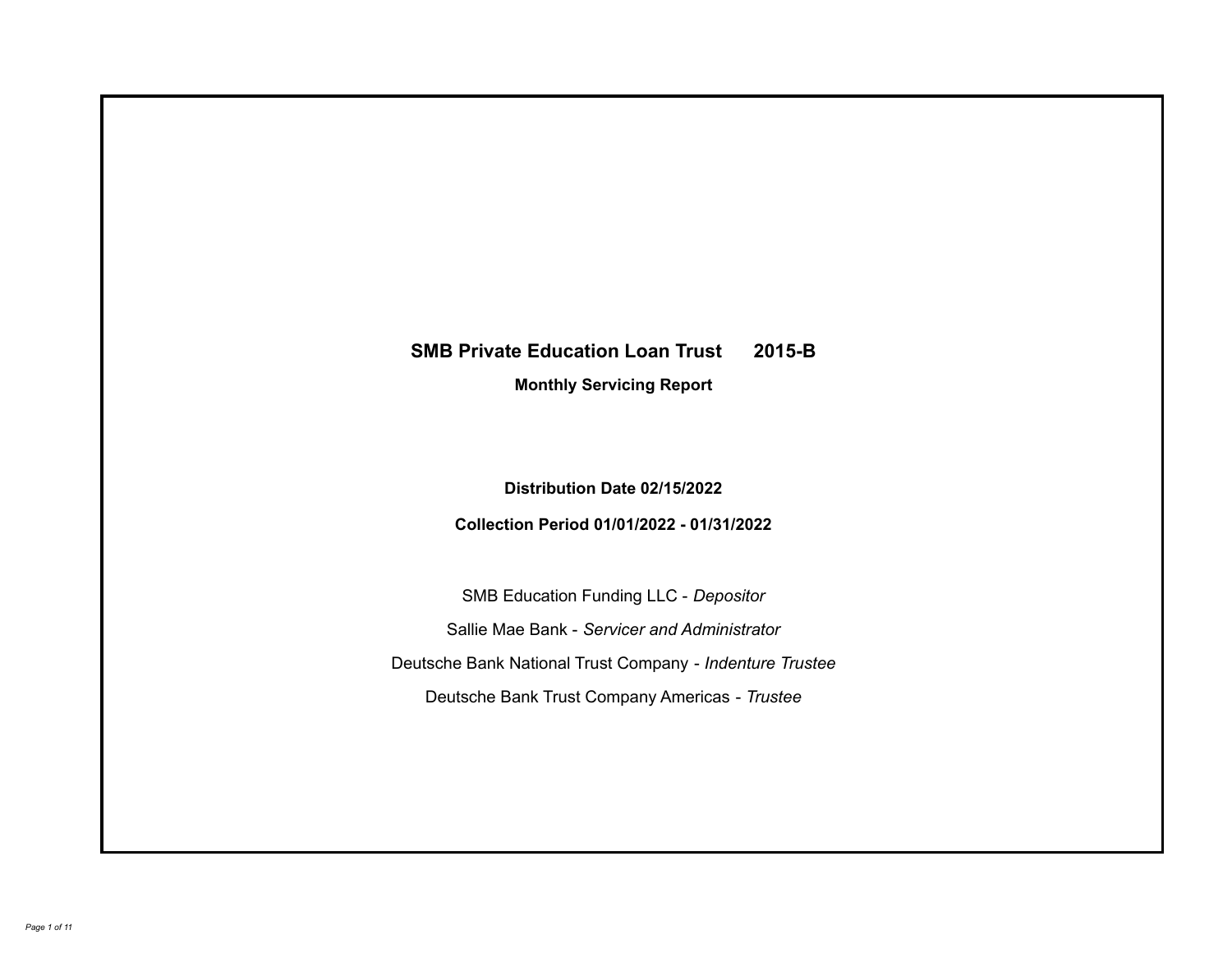A

| <b>Student Loan Portfolio Characteristics</b>                    | <b>Settlement Date</b><br>07/30/2015 | 12/31/2021                       | 01/31/2022                       |
|------------------------------------------------------------------|--------------------------------------|----------------------------------|----------------------------------|
| Principal Balance<br>Interest to be Capitalized Balance          | \$700,964,388.29<br>42,430,107.89    | \$230,077,062.92<br>5,797,645.60 | \$224,740,841.71<br>5,667,533.05 |
| Pool Balance                                                     | \$743,394,496.18                     | \$235,874,708.52                 | \$230,408,374.76                 |
| Weighted Average Coupon (WAC)<br>Weighted Average Remaining Term | 8.13%<br>128.84                      | 7.81%<br>125.38                  | 7.83%<br>125.21                  |
| Number of Loans                                                  | 63,899                               | 21,200                           | 20,775                           |
| Number of Borrowers<br>Pool Factor                               | 43,918                               | 14,703<br>0.317294128            | 14,427<br>0.309940921            |
| Since Issued Total Constant Prepayment Rate (1)                  |                                      | 8.34%                            | 8.33%                            |

| <b>Debt Securities</b> | Cusip/Isin | 01/18/2022      | 02/15/2022      |
|------------------------|------------|-----------------|-----------------|
| A <sub>2</sub> A       | 78448QAB4  | \$5,070,402.40  | \$1,348,643.24  |
| A2B                    | 78448QAC2  | \$2,376,751.12  | \$632,176.52    |
| A <sub>3</sub>         | 78448QAD0  | \$75,000,000.00 | \$75,000,000.00 |
|                        | 78448QAE8  | \$70,000,000.00 | \$70,000,000.00 |
|                        | 78448QAF5  | \$50,000,000.00 | \$50,000,000.00 |
|                        |            |                 |                 |

| $\sim$<br>◡ | <b>Certificates</b> | <b>Cusip/Isin</b> | 01/18/2022 | 02/15/2022   |
|-------------|---------------------|-------------------|------------|--------------|
|             | Residual            | 78448Q108         | 100,000.00 | \$100,000.00 |

| <b>Account Balances</b>                | 01/18/2022      | 02/15/2022      |
|----------------------------------------|-----------------|-----------------|
| Reserve Account Balance                | \$1,896,081.00  | \$1,896,081.00  |
|                                        |                 |                 |
| <b>Asset / Liability</b>               | 01/18/2022      | 02/15/2022      |
| Overcollateralization Percentage       | 14.17%          | 14.51%          |
| Specified Overcollateralization Amount | \$83,427,555.00 | \$83,427,555.00 |
| Actual Overcollateralization Amount    | \$33,427,555.00 | \$33,427,555.00 |

(1) Since Issued Total CPR calculations found in monthly servicing reports issued on or prior to September 15, 2015 originally included loans that were removed from the pool by the sponsor because they became ineligible for the pool between the cut-off date and settlement date. On October 5, 2015, Since Issued Total CPR calculations were revised to exclude these loans and all prior monthly servicing reports were restated. For additional information, see 'Since Issued CPR Methodology' found in section VIII of this report .

*Page 2 of 11 Trust 2015-B Monthly Servicing Report: Collection Period 01/01/2022 - 01/31/2022, Distribution Date 02/15/2022*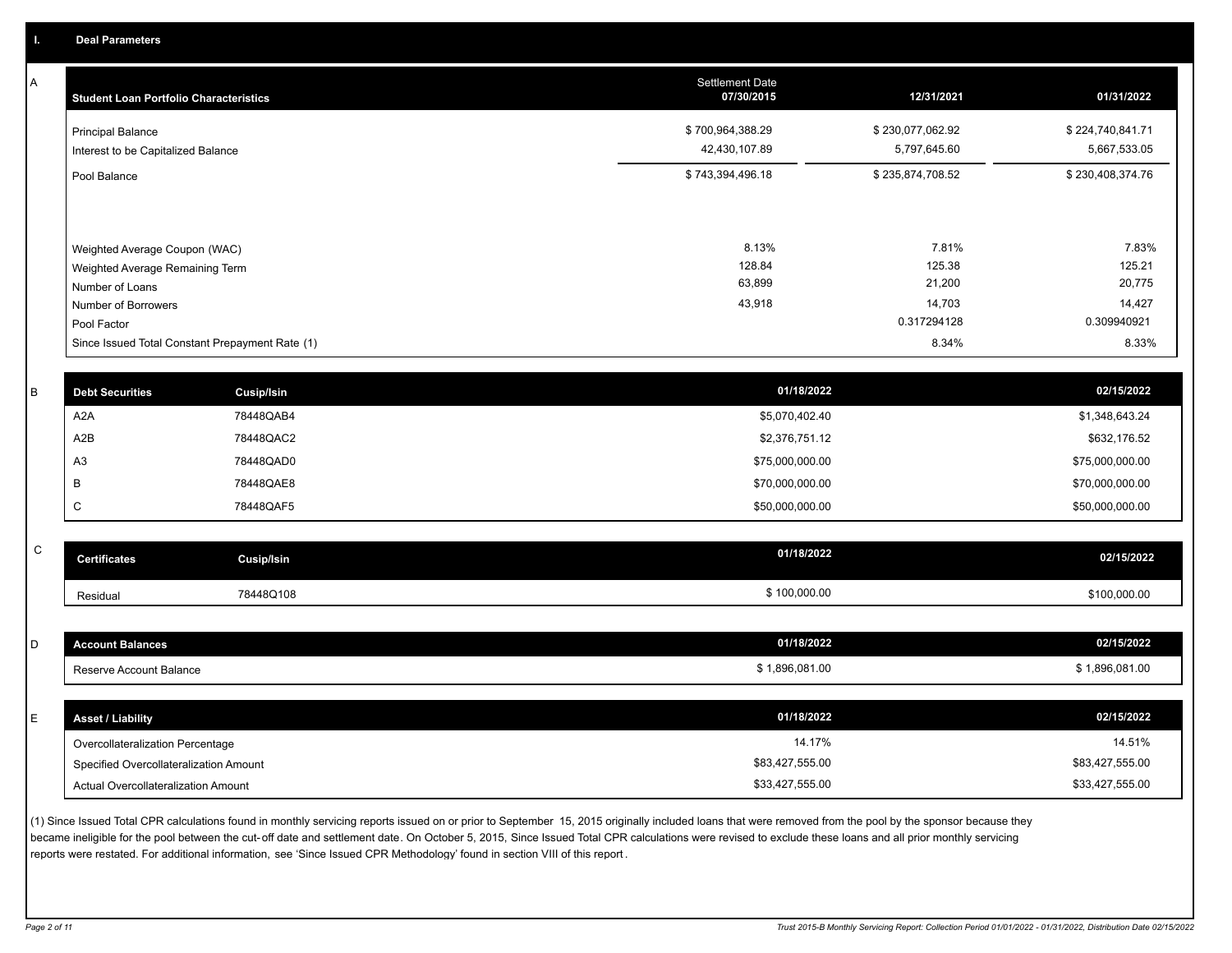# **II. 2015-B Trust Activity 01/01/2022 through 01/31/2022**

| A | <b>Student Loan Principal Receipts</b> |                |
|---|----------------------------------------|----------------|
|   | <b>Borrower Principal</b>              | 4,986,379.47   |
|   | Seller Principal Reimbursement         | 0.00           |
|   | Servicer Principal Reimbursement       | 0.00           |
|   | <b>Other Principal Deposits</b>        | 177.464.63     |
|   | <b>Total Principal Receipts</b>        | \$5,163,844.10 |

### B **Student Loan Interest Receipts**

| <b>Total Interest Receipts</b>  | \$1,311,917.03 |
|---------------------------------|----------------|
| Other Interest Deposits         | 743.06         |
| Servicer Interest Reimbursement | 0.00           |
| Seller Interest Reimbursement   | 0.00           |
| Borrower Interest               | 1,311,173.97   |

| С | <b>Recoveries on Realized Losses</b>                             | \$73,595.64    |
|---|------------------------------------------------------------------|----------------|
| D | <b>Investment Income</b>                                         | \$169.83       |
| Е | <b>Funds Borrowed from Next Collection Period</b>                | \$0.00         |
| F | Funds Repaid from Prior Collection Period                        | \$0.00         |
| G | <b>Loan Sale or Purchase Proceeds</b>                            | \$0.00         |
| H | <b>Initial Deposits to Distribution Account</b>                  | \$0.00         |
|   | <b>Excess Transferred from Other Accounts</b>                    | \$0.00         |
| J | <b>Borrower Benefit Reimbursements</b>                           | \$0.00         |
| K | <b>Other Deposits</b>                                            | \$0.00         |
| L | <b>Other Fees Collected</b>                                      | \$0.00         |
| М | <b>AVAILABLE FUNDS</b>                                           | \$6,549,526.60 |
| N | Non-Cash Principal Activity During Collection Period             | \$(172,377.11) |
| O | Aggregate Purchased Amounts by the Depositor, Servicer or Seller | \$178,207.69   |
| P | Aggregate Loan Substitutions                                     | \$0.00         |
|   |                                                                  |                |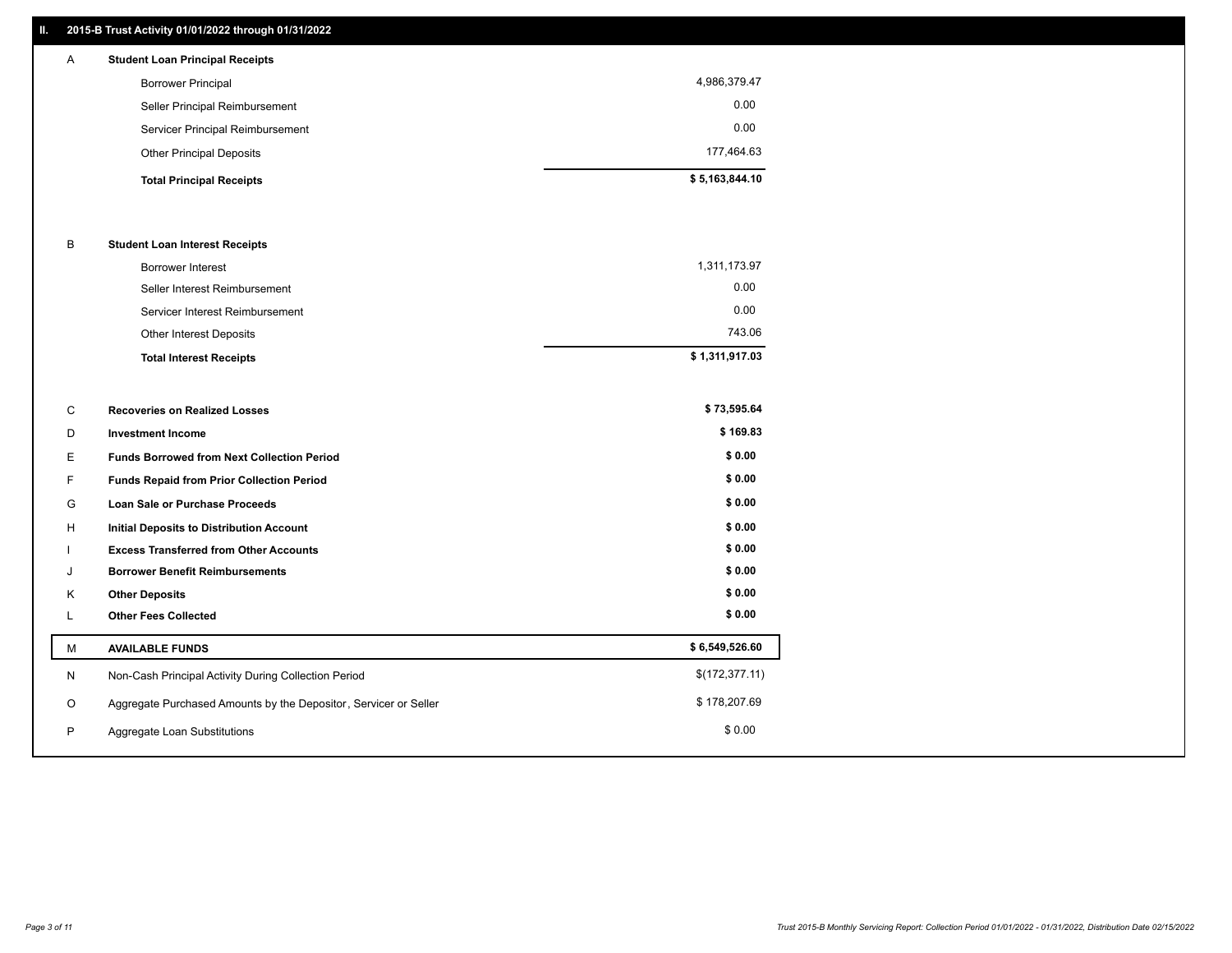| <b>Loans by Repayment Status</b> |                       |                          |            |                                                                  |                |                            |                          |         |                                                           |                |                            |
|----------------------------------|-----------------------|--------------------------|------------|------------------------------------------------------------------|----------------|----------------------------|--------------------------|---------|-----------------------------------------------------------|----------------|----------------------------|
|                                  |                       |                          | 01/31/2022 |                                                                  |                | 12/31/2021                 |                          |         |                                                           |                |                            |
|                                  |                       | <b>Wtd Avg</b><br>Coupon | # Loans    | <b>Principal and</b><br><b>Interest Accrued</b><br>to Capitalize | % of Principal | % of Loans in<br>Repay (1) | <b>Wtd Avg</b><br>Coupon | # Loans | Principal and<br><b>Interest Accrued</b><br>to Capitalize | % of Principal | % of Loans in<br>Repay (1) |
| INTERIM:                         | IN SCHOOL             | 9.18%                    | 182        | \$2,993,335.31                                                   | 1.299%         | $-$ %                      | 9.15%                    | 212     | \$3,520,083.55                                            | 1.492%         | $-$ %                      |
|                                  | <b>GRACE</b>          | 9.02%                    | 94         | \$1,599,779.18                                                   | 0.694%         | $-$ %                      | 8.94%                    | 70      | \$1,176,500.89                                            | 0.499%         | $-$ %                      |
|                                  | <b>DEFERMENT</b>      | 8.65%                    | 1,321      | \$19,689,659.99                                                  | 8.546%         | $-$ %                      | 8.65%                    | 1,418   | \$20,802,530.73                                           | 8.819%         | $-$ %                      |
| <b>REPAYMENT:</b>                | <b>CURRENT</b>        | 7.70%                    | 18,092     | \$189,913,335.18                                                 | 82.425%        | 92.135%                    | 7.67%                    | 18,449  | \$195,156,375.57                                          | 82.737%        | 92.766%                    |
|                                  | 30-59 DAYS DELINQUENT | 8.05%                    | 434        | \$6,494,893.49                                                   | 2.819%         | 3.151%                     | 8.18%                    | 433     | \$5,942,918.21                                            | 2.520%         | 2.825%                     |
|                                  | 60-89 DAYS DELINQUENT | 8.20%                    | 220        | \$3,311,735.49                                                   | 1.437%         | 1.607%                     | 8.08%                    | 195     | \$3,122,680.67                                            | 1.324%         | 1.484%                     |
|                                  | 90+ DAYS DELINQUENT   | 7.98%                    | 173        | \$2,947,114.91                                                   | 1.279%         | 1.430%                     | 8.02%                    | 146     | \$2,529,494.08                                            | 1.072%         | 1.202%                     |
|                                  | <b>FORBEARANCE</b>    | 7.63%                    | 259        | \$3,458,521.21                                                   | 1.501%         | 1.678%                     | 7.58%                    | 277     | \$3,624,124.82                                            | 1.536%         | 1.723%                     |
| <b>TOTAL</b>                     |                       |                          | 20,775     | \$230,408,374.76                                                 | 100.00%        | 100.00%                    |                          | 21,200  | \$235,874,708.52                                          | 100.00%        | 100.00%                    |

Percentages may not total 100% due to rounding \*

1 Loans classified in "Repayment" include any loan for which interim interest only, \$25 fixed payments or full principal and interest payments are due.

| <b>Loans by Borrower Status</b> |                                                                                                                              |                          |            |                                                                  |                |                                |                          |         |                                                                  |                |                                |
|---------------------------------|------------------------------------------------------------------------------------------------------------------------------|--------------------------|------------|------------------------------------------------------------------|----------------|--------------------------------|--------------------------|---------|------------------------------------------------------------------|----------------|--------------------------------|
|                                 |                                                                                                                              |                          | 01/31/2022 |                                                                  |                |                                | 12/31/2021               |         |                                                                  |                |                                |
|                                 |                                                                                                                              | <b>Wtd Avg</b><br>Coupon | # Loans    | <b>Principal and</b><br><b>Interest Accrued</b><br>to Capitalize | % of Principal | % of Loans in<br>P&I Repay (2) | <b>Wtd Avg</b><br>Coupon | # Loans | <b>Principal and</b><br><b>Interest Accrued</b><br>to Capitalize | % of Principal | % of Loans in<br>P&I Repay (2) |
| <b>INTERIM:</b>                 | IN SCHOOL                                                                                                                    | 8.89%                    | 309        | \$4,918,479.93                                                   | 2.135%         | $-$ %                          | 8.84%                    | 356     | \$5,775,257.94                                                   | 2.448%         | $-$ %                          |
|                                 | <b>GRACE</b>                                                                                                                 | 8.66%                    | 144        | \$2,289,976.39                                                   | 0.994%         | $-$ %                          | 8.48%                    | 115     | \$1,671,520.96                                                   | 0.709%         | $-$ %                          |
|                                 | <b>DEFERMENT</b>                                                                                                             | 8.30%                    | 2,320      | \$32,457,199.69                                                  | 14.087%        | $-$ %                          | 8.30%                    | 2,470   | \$34,035,150.97                                                  | 14.429%        | $-$ %                          |
| P&I REPAYMENT:                  | <b>CURRENT</b>                                                                                                               | 7.69%                    | 16,940     | \$174,826,282.47                                                 | 75.877%        | 91.656%                        | 7.66%                    | 17,236  | \$179,473,717.79                                                 | 76.089%        | 92.325%                        |
|                                 | 30-59 DAYS DELINQUENT                                                                                                        | 8.04%                    | 421        | \$6,323,919.76                                                   | 2.745%         | 3.315%                         | 8.23%                    | 408     | \$5,677,891.51                                                   | 2.407%         | 2.921%                         |
|                                 | 60-89 DAYS DELINQUENT                                                                                                        | 8.22%                    | 210        | \$3,211,928.54                                                   | 1.394%         | 1.684%                         | 8.08%                    | 195     | \$3,122,680.67                                                   | 1.324%         | 1.606%                         |
|                                 | 90+ DAYS DELINQUENT                                                                                                          | 7.98%                    | 172        | \$2,922,066.77                                                   | 1.268%         | 1.532%                         | 8.01%                    | 143     | \$2,494,363.86                                                   | 1.057%         | 1.283%                         |
|                                 | <b>FORBEARANCE</b>                                                                                                           | 7.63%                    | 259        | \$3,458,521.21                                                   | 1.501%         | 1.813%                         | 7.58%                    | 277     | \$3,624,124.82                                                   | 1.536%         | 1.864%                         |
| <b>TOTAL</b>                    | Percentages may not total 100% due to rounding                                                                               |                          | 20,775     | \$230,408,374.76                                                 | 100.00%        | 100.00%                        |                          | 21,200  | \$235,874,708.52                                                 | 100.00%        | 100.00%                        |
|                                 | 2 Loans classified in "P&I Repayment" includes only those loans for which scheduled principal and interest payments are due. |                          |            |                                                                  |                |                                |                          |         |                                                                  |                |                                |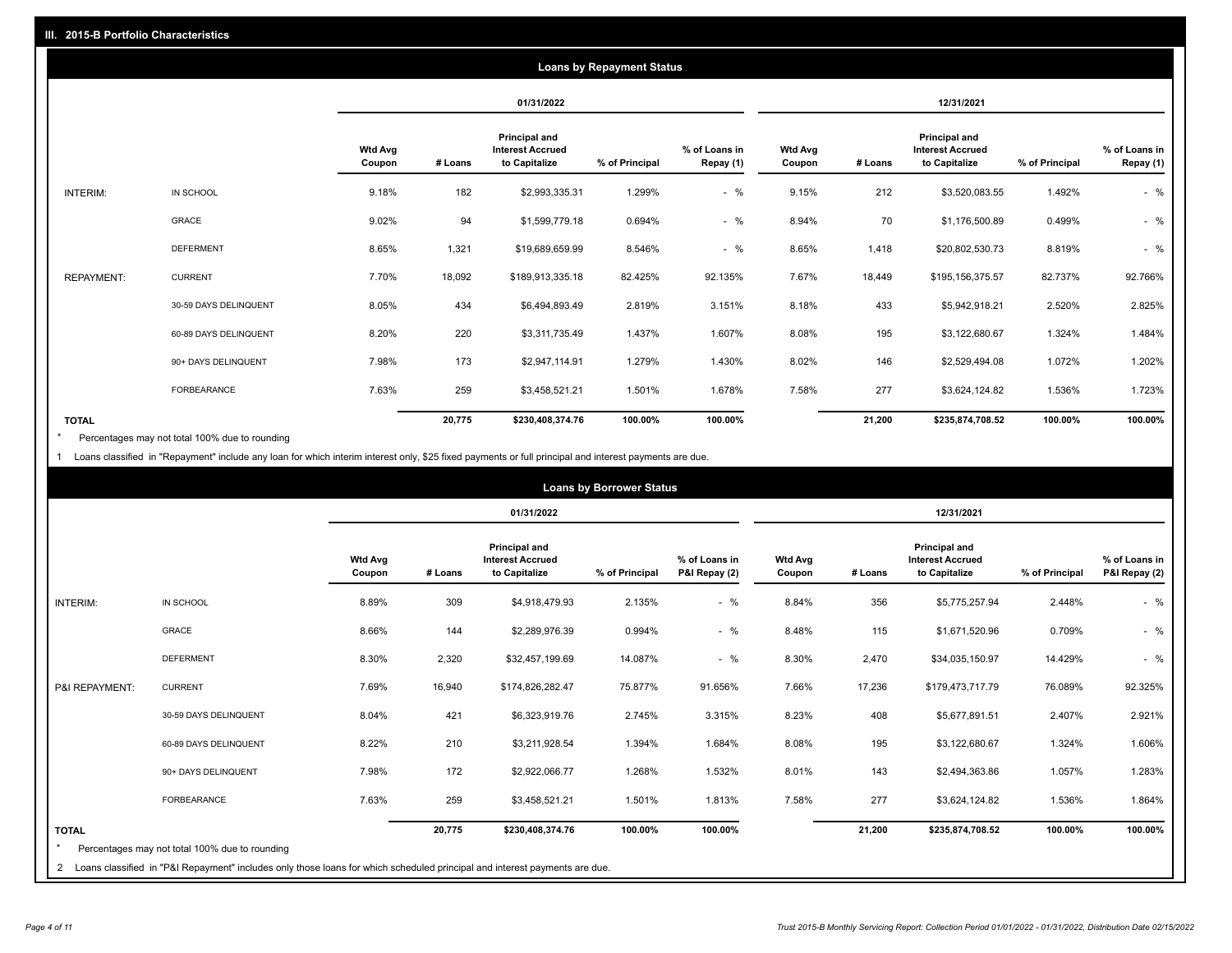|                                                               | 1/31/2022        | 12/31/2021       |
|---------------------------------------------------------------|------------------|------------------|
| Pool Balance                                                  | \$230,408,374.76 | \$235,874,708.52 |
| Total # Loans                                                 | 20,775           | 21,200           |
| Total # Borrowers                                             | 14,427           | 14,703           |
| Weighted Average Coupon                                       | 7.83%            | 7.81%            |
| Weighted Average Remaining Term                               | 125.21           | 125.38           |
| Percent of Pool - Cosigned                                    | 93.3%            | 93.2%            |
| Percent of Pool - Non Cosigned                                | 6.7%             | 6.8%             |
| Borrower Interest Accrued for Period                          | \$1,509,937.75   | \$1,535,958.25   |
| <b>Outstanding Borrower Interest Accrued</b>                  | \$7,946,162.24   | \$8,157,701.41   |
| Gross Principal Realized Loss - Periodic *                    | \$544,760.38     | \$406,344.70     |
| Gross Principal Realized Loss - Cumulative *                  | \$42,792,389.19  | \$42,247,628.81  |
| Recoveries on Realized Losses - Periodic                      | \$73,595.64      | \$74,443.69      |
| Recoveries on Realized Losses - Cumulative                    | \$6,783,179.42   | \$6,709,583.78   |
| Net Losses - Periodic                                         | \$471,164.74     | \$331,901.01     |
| Net Losses - Cumulative                                       | \$36,009,209.77  | \$35,538,045.03  |
| Non-Cash Principal Activity - Capitalized Interest            | \$372,727.83     | \$647,887.95     |
| Since Issued Total Constant Prepayment Rate (CPR) (1)         | 8.33%            | 8.34%            |
| <b>Loan Substitutions</b>                                     | \$0.00           | \$0.00           |
| <b>Cumulative Loan Substitutions</b>                          | \$0.00           | \$0.00           |
| <b>Unpaid Servicing Fees</b>                                  | \$0.00           | \$0.00           |
| <b>Unpaid Administration Fees</b>                             | \$0.00           | \$0.00           |
| <b>Unpaid Carryover Servicing Fees</b>                        | \$0.00           | \$0.00           |
| Note Interest Shortfall                                       | \$0.00           | \$0.00           |
| Loans in Modification                                         | \$22,775,322.57  | \$24,647,798.72  |
| % of Loans in Modification as a % of Loans in Repayment (P&I) | 12.16%           | 12.92%           |
|                                                               |                  |                  |
| % Annualized Gross Principal Realized Loss - Periodic as a %  |                  |                  |
| of Loans in Repayment (P&I) * 12                              | 3.49%            | 2.56%            |
| % Gross Principal Realized Loss - Cumulative as a % of        |                  |                  |
| Original Pool Balance                                         | 5.76%            | 5.68%            |

\* In accordance with the Servicer's current policies and procedures, after September 1, 2017 loans subject to bankruptcy claims generally will not be reported as a charged- off unless and until they are delinquent for 120

(1) Since Issued Total CPR calculations found in monthly servicing reports issued on or prior to September 15, 2015 originally included loans that were removed from the pool by the sponsor because they became ineligible fo pool between the cut-off date and settlement date. On October 5, 2015, Since Issued Total CPR calculations were revised to exclude these loans and all prior monthly servicing reports were restated. For additional informati 'Since Issued CPR Methodology' found in section VIII of this report .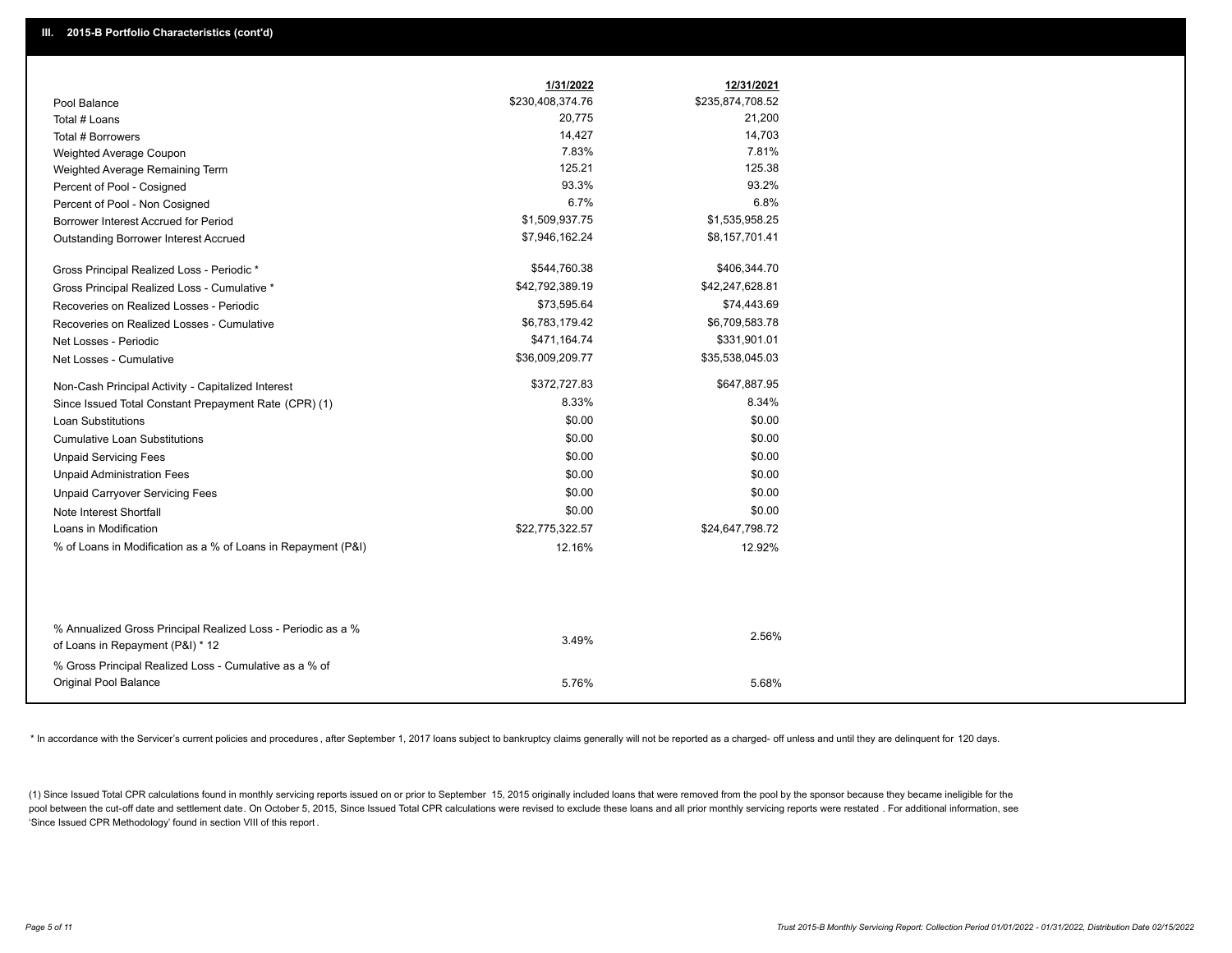#### **Loan Program**  A

|                                    | Weighted<br>Average | # LOANS | <b>S AMOUNT</b>  | $%$ *     |
|------------------------------------|---------------------|---------|------------------|-----------|
| - Smart Option Interest-Only Loans | 6.73%               | 3,429   | \$24,363,982.60  | 10.574%   |
| - Smart Option Fixed Pay Loans     | 7.72%               | 5,635   | \$71,930,146.93  | 31.219%   |
| - Smart Option Deferred Loans      | 8.09%               | 11,711  | \$134,114,245.23 | 58.207%   |
| - Other Loan Programs              | $0.00\%$            | 0       | \$0.00           | $0.000\%$ |
| <b>Total</b>                       | 7.83%               | 20,775  | \$230,408,374.76 | 100.000%  |

\* Percentages may not total 100% due to rounding

B

C

**Index Type**

|                       | Weighted<br>Average | # LOANS | \$ AMOUNT        | % *       |
|-----------------------|---------------------|---------|------------------|-----------|
| - Fixed Rate Loans    | 7.81%               | 4,271   | \$60,687,013.09  | 26.339%   |
| - LIBOR Indexed Loans | 7.84%               | 16,504  | \$169,721,361.67 | 73.661%   |
| - Other Index Rates   | $0.00\%$            | 0       | \$0.00           | $0.000\%$ |
| <b>Total</b>          | 7.83%               | 20,775  | \$230,408,374.76 | 100.000%  |

\* Percentages may not total 100% due to rounding

# **Weighted Average Recent FICO**

| (2)<br>Wtd Avg Recent FICO Band                                                                                                                                             | # LOANS | <b>S AMOUNT</b>  | $\frac{9}{6}$ * |
|-----------------------------------------------------------------------------------------------------------------------------------------------------------------------------|---------|------------------|-----------------|
| 0 - 639                                                                                                                                                                     | 1,478   | \$18,528,662.08  | 8.042%          |
| 640 - 669                                                                                                                                                                   | 1,389   | \$15,681,298.53  | 6.806%          |
| 670 - 699                                                                                                                                                                   | 2,334   | \$27,835,881.19  | 12.081%         |
| 700 - 739                                                                                                                                                                   | 4,297   | \$52,206,752.65  | 22.658%         |
| $740 +$                                                                                                                                                                     | 11,273  | \$116,132,562.73 | 50.403%         |
| N/A <sup>(1)</sup>                                                                                                                                                          | 4       | \$23,217.58      | 0.010%          |
| <b>Total</b>                                                                                                                                                                | 20,775  | \$230,408,374.76 | 100.000%        |
| * Percentages may not total 100% due to rounding<br>1 Includes trust private education loans where recent FICO is unavailable or obtaining recent FICO is prohibited by law |         |                  |                 |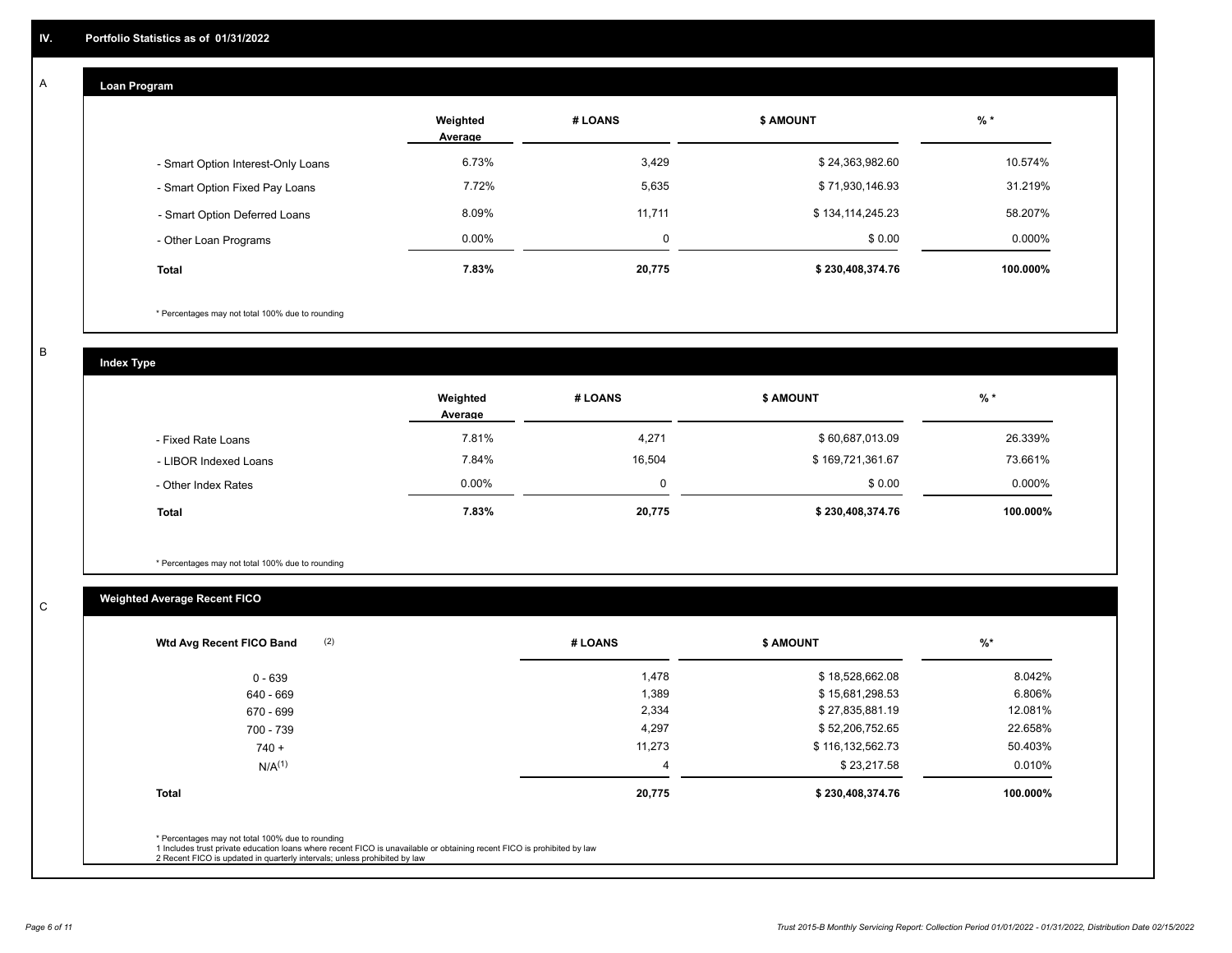| V. | 2015-B Reserve Account and Principal Distribution Calculations                                     |                  |  |
|----|----------------------------------------------------------------------------------------------------|------------------|--|
| Α. | <b>Reserve Account</b>                                                                             |                  |  |
|    | Specified Reserve Account Balance                                                                  | \$1,896,081.00   |  |
|    | Actual Reserve Account Balance                                                                     | \$1,896,081.00   |  |
| В. | <b>Principal Distribution Amount</b>                                                               |                  |  |
|    | Class A Notes Outstanding<br>i.                                                                    | \$82,447,153.52  |  |
|    | Pool Balance<br>ii.                                                                                | \$230,408,374.76 |  |
|    | First Priority Principal Distribution Amount (i - ii)<br>iii.                                      | \$0.00           |  |
|    |                                                                                                    | \$152,447,153.52 |  |
|    | Class A and B Notes Outstanding<br>iv.                                                             |                  |  |
|    | First Priority Principal Distribution Amount<br>v.                                                 | \$0.00           |  |
|    | Pool Balance<br>vi.                                                                                | \$230,408,374.76 |  |
|    | Specified Overcollateralization Amount<br>vii.                                                     | \$83,427,555.00  |  |
|    | Available Funds (after payment of waterfall items A through H)<br>viii.                            | \$5,871,614.24   |  |
|    | <b>Class C Notes Outstanding</b><br>ix.                                                            | \$50,000,000.00  |  |
|    | Regular Principal Distribution Amount (if (iv > 0, (iv - v) - (vi - vii), min(viii, ix))<br>х.     | \$5,466,333.76   |  |
|    |                                                                                                    |                  |  |
|    | Pool Balance<br>xi.                                                                                | \$230,408,374.76 |  |
|    | 10% of Initial Pool Balance<br>xii.                                                                | \$74,339,449.62  |  |
|    | First Priority Principal Distribution Amount<br>xiii.                                              | \$0.00           |  |
|    | Regular Principal Distribution Amount<br>xiv.                                                      | \$5,466,333.76   |  |
|    | Available Funds (after payment of waterfall items A through J)<br>XV.                              | \$405,280.48     |  |
|    | Additional Principal Distribution Amount (if( $ix \leq x$ , min $(xv, xi - xiii - xiv)$ ))<br>xvi. | \$0.00           |  |
|    |                                                                                                    |                  |  |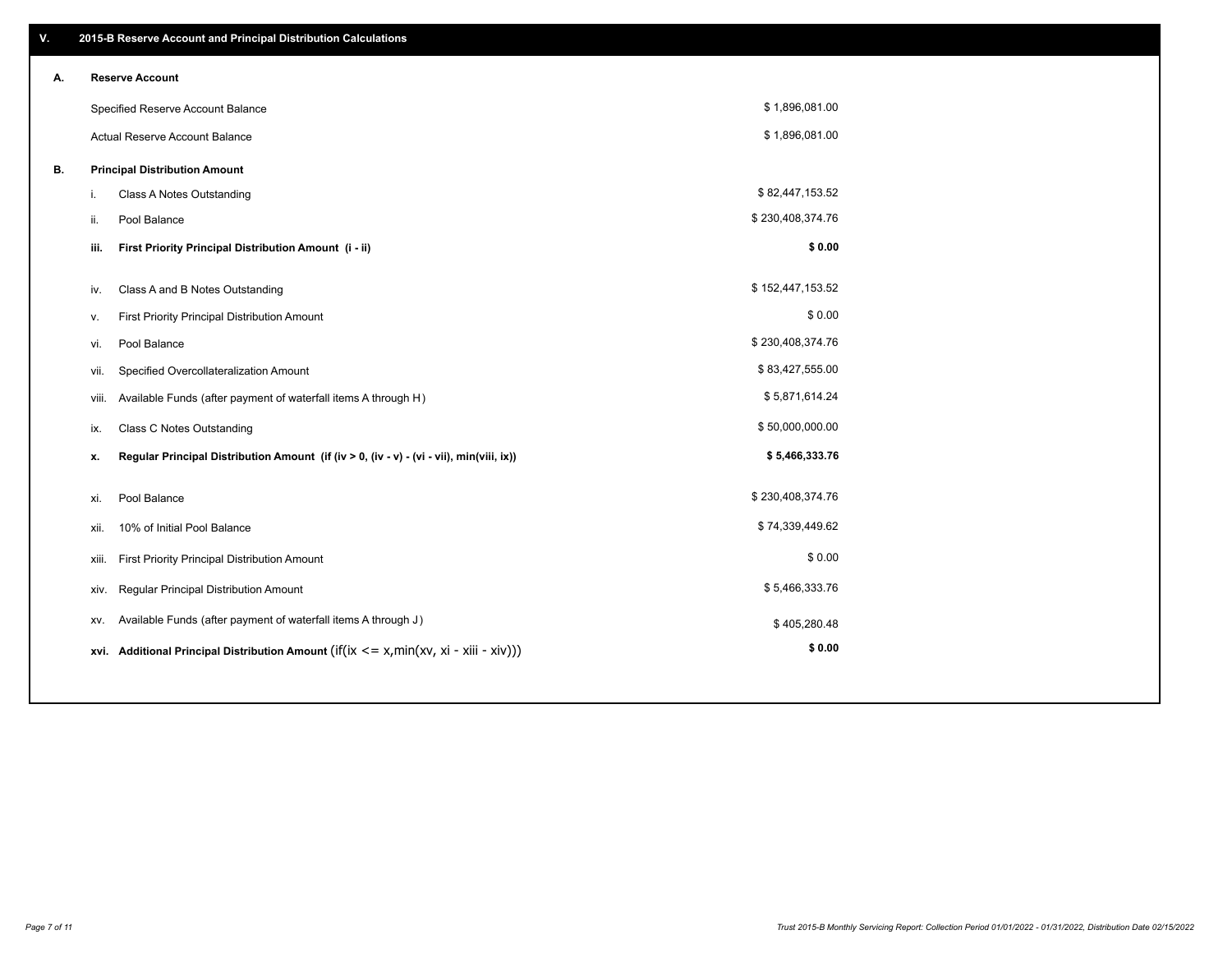|    |                                                         | Paid           | <b>Funds Balance</b> |
|----|---------------------------------------------------------|----------------|----------------------|
|    | <b>Total Available Funds</b>                            |                | \$6,549,526.60       |
| A  | <b>Trustee Fees</b>                                     | \$0.00         | \$6,549,526.60       |
| B  | <b>Servicing Fees</b>                                   | \$154,022.82   | \$6,395,503.78       |
| C  | i. Administration Fees                                  | \$8,333.00     | \$6,387,170.78       |
|    | ii. Unreimbursed Administrator Advances plus any Unpaid | \$600.00       | \$6,386,570.78       |
| D  | Class A Noteholders Interest Distribution Amount        | \$123,289.87   | \$6,263,280.91       |
| Е  | <b>First Priority Principal Payment</b>                 | \$0.00         | \$6,263,280.91       |
| F. | Class B Noteholders Interest Distribution Amount        | \$204,166.67   | \$6,059,114.24       |
| G  | <b>Class C Noteholders Interest Distribution Amount</b> | \$187,500.00   | \$5,871,614.24       |
| H  | <b>Reinstatement Reserve Account</b>                    | \$0.00         | \$5,871,614.24       |
|    | <b>Regular Principal Distribution</b>                   | \$5,466,333.76 | \$405,280.48         |
| J  | <b>Carryover Servicing Fees</b>                         | \$0.00         | \$405,280.48         |
| Κ  | Additional Principal Distribution Amount                | \$0.00         | \$405,280.48         |
| L  | Unpaid Expenses of Trustee                              | \$0.00         | \$405,280.48         |
| м  | Unpaid Expenses of Administrator                        | \$0.00         | \$405,280.48         |
| N  | Remaining Funds to the Residual Certificateholders      | \$405,280.48   | \$0.00               |

# **Waterfall Conditions**

| А. |      | <b>Class C Noteholders' Interest Distribution Condition</b>                        |                  |  |
|----|------|------------------------------------------------------------------------------------|------------------|--|
|    |      | Pool Balance                                                                       | \$230,408,374.76 |  |
|    | н.   | Class A and B Notes Outstanding                                                    | \$152,447,153.52 |  |
|    | iii. | Class C Noteholders' Interest Distribution Ratio (i / ii)                          | 151.14%          |  |
|    | IV.  | Minimum Ratio                                                                      | 110.00%          |  |
|    | ٧.   | Is the Class C Noteholders' Interest Distribution Condition Satisfied (iii $>$ iv) |                  |  |
|    |      |                                                                                    |                  |  |

\* If the Class C Noteholders' Interest Distribution Condition is satisfied then the amount of interest accrued at the Class C Rate for the Accrual Period is Released on the distribution Date .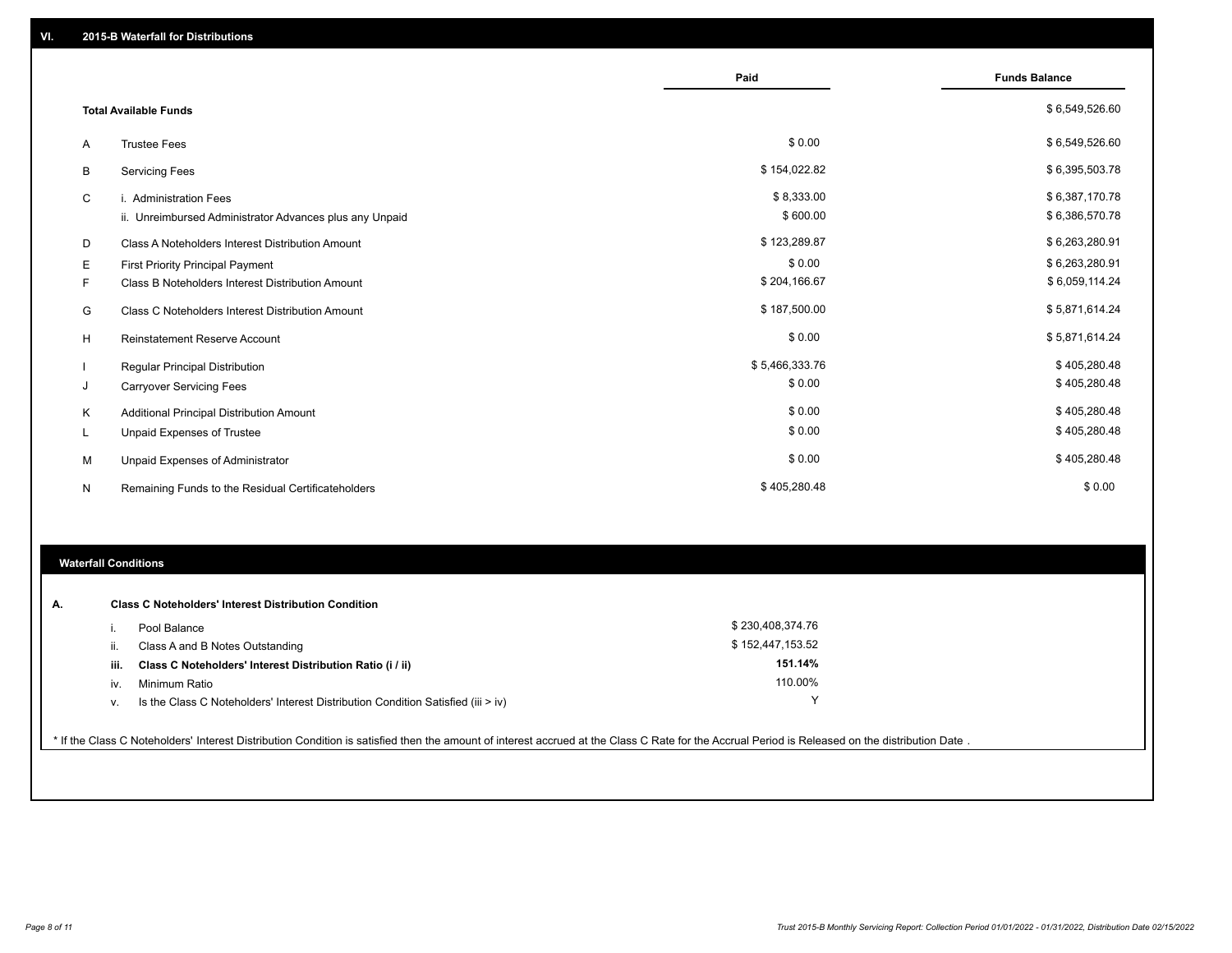| <b>Distribution Amounts</b>                                |                         |                         |                         |
|------------------------------------------------------------|-------------------------|-------------------------|-------------------------|
|                                                            | A2A                     | A2B                     | A3                      |
| Cusip/Isin                                                 | 78448QAB4               | 78448QAC2               | 78448QAD0               |
| <b>Beginning Balance</b>                                   | \$5,070,402.40          | \$2,376,751.12          | \$75,000,000.00         |
| Index                                                      | <b>FIXED</b>            | <b>LIBOR</b>            | <b>LIBOR</b>            |
| Spread/Fixed Rate                                          | 2.98%                   | 1.20%                   | 1.75%                   |
| Record Date (Days Prior to Distribution)                   | 1 NEW YORK BUSINESS DAY | 1 NEW YORK BUSINESS DAY | 1 NEW YORK BUSINESS DAY |
| Accrual Period Begin                                       | 1/15/2022               | 1/18/2022               | 1/18/2022               |
| <b>Accrual Period End</b>                                  | 2/15/2022               | 2/15/2022               | 2/15/2022               |
| Daycount Fraction                                          | 0.08333333              | 0.07777778              | 0.07777778              |
| Interest Rate*                                             | 2.98000%                | 1.30629%                | 1.85629%                |
| <b>Accrued Interest Factor</b>                             | 0.002483333             | 0.001016005             | 0.001443781             |
| <b>Current Interest Due</b>                                | \$12,591.50             | \$2,414.79              | \$108,283.58            |
| Interest Shortfall from Prior Period Plus Accrued Interest | $\mathsf{\$}$ -         | $$ -$                   | $\mathsf{\$}$ -         |
| <b>Total Interest Due</b>                                  | \$12,591.50             | \$2,414.79              | \$108,283.58            |
| <b>Interest Paid</b>                                       | \$12,591.50             | \$2,414.79              | \$108,283.58            |
| <b>Interest Shortfall</b>                                  | $\mathsf{\$}$ -         | $$ -$                   | $\mathsf{\$}$ -         |
| <b>Principal Paid</b>                                      | \$3,721,759.16          | \$1,744,574.60          | $\mathsf{\$}$ -         |
| <b>Ending Principal Balance</b>                            | \$1,348,643.24          | \$632,176.52            | \$75,000,000.00         |
| Paydown Factor                                             | 0.019384162             | 0.019384162             | 0.000000000             |
| <b>Ending Balance Factor</b>                               | 0.007024184             | 0.007024184             | 1.000000000             |

\* Pay rates for Current Distribution. For the interest rates applicable to the next distribution date, please see https://www.salliemae.com/about/investors/data/SMBabrate.txt.

**VII. 2015-B Distributions**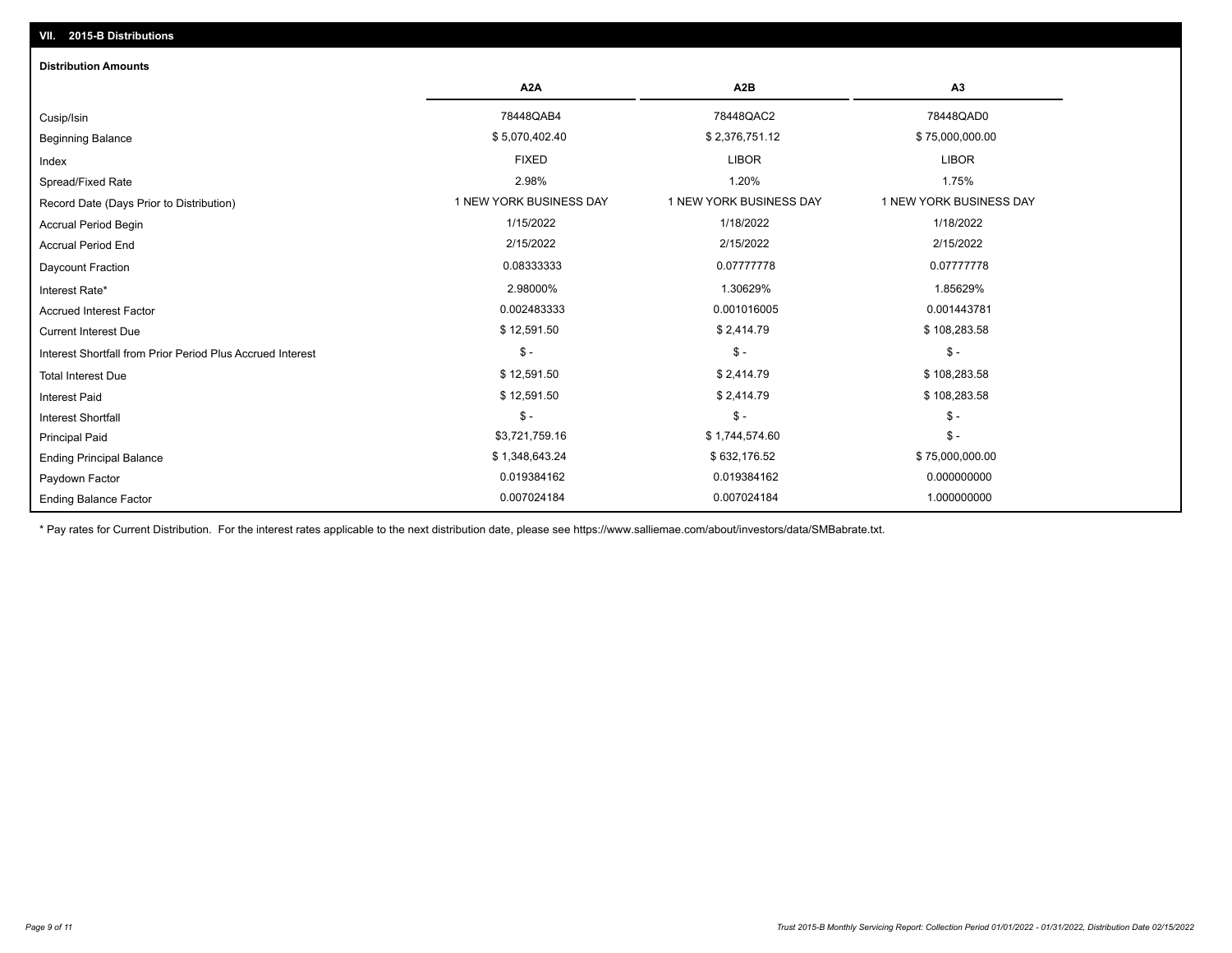| VII. 2015-B Distributions                                  |                         |                         |
|------------------------------------------------------------|-------------------------|-------------------------|
| <b>Distribution Amounts</b>                                |                         |                         |
|                                                            | в                       | С                       |
| Cusip/Isin                                                 | 78448QAE8               | 78448QAF5               |
| <b>Beginning Balance</b>                                   | \$70,000,000.00         | \$50,000,000.00         |
| Index                                                      | <b>FIXED</b>            | <b>FIXED</b>            |
| Spread/Fixed Rate                                          | 3.50%                   | 4.50%                   |
| Record Date (Days Prior to Distribution)                   | 1 NEW YORK BUSINESS DAY | 1 NEW YORK BUSINESS DAY |
| <b>Accrual Period Begin</b>                                | 1/15/2022               | 1/15/2022               |
| <b>Accrual Period End</b>                                  | 2/15/2022               | 2/15/2022               |
| Daycount Fraction                                          | 0.08333333              | 0.08333333              |
| Interest Rate*                                             | 3.50000%                | 4.50000%                |
| <b>Accrued Interest Factor</b>                             | 0.002916667             | 0.003750000             |
| <b>Current Interest Due</b>                                | \$204,166.67            | \$187,500.00            |
| Interest Shortfall from Prior Period Plus Accrued Interest | $\frac{1}{2}$           | $$ -$                   |
| <b>Total Interest Due</b>                                  | \$204,166.67            | \$187,500.00            |
| <b>Interest Paid</b>                                       | \$204,166.67            | \$187,500.00            |
| Interest Shortfall                                         | $\frac{1}{2}$           | $\frac{1}{2}$           |
| <b>Principal Paid</b>                                      | $\mathsf{\$}$ -         | $S -$                   |
| <b>Ending Principal Balance</b>                            | \$70,000,000.00         | \$50,000,000.00         |
| Paydown Factor                                             | 0.000000000             | 0.000000000             |
| <b>Ending Balance Factor</b>                               | 1.000000000             | 1.000000000             |

\* Pay rates for Current Distribution. For the interest rates applicable to the next distribution date, please see https://www.salliemae.com/about/investors/data/SMBabrate.txt.